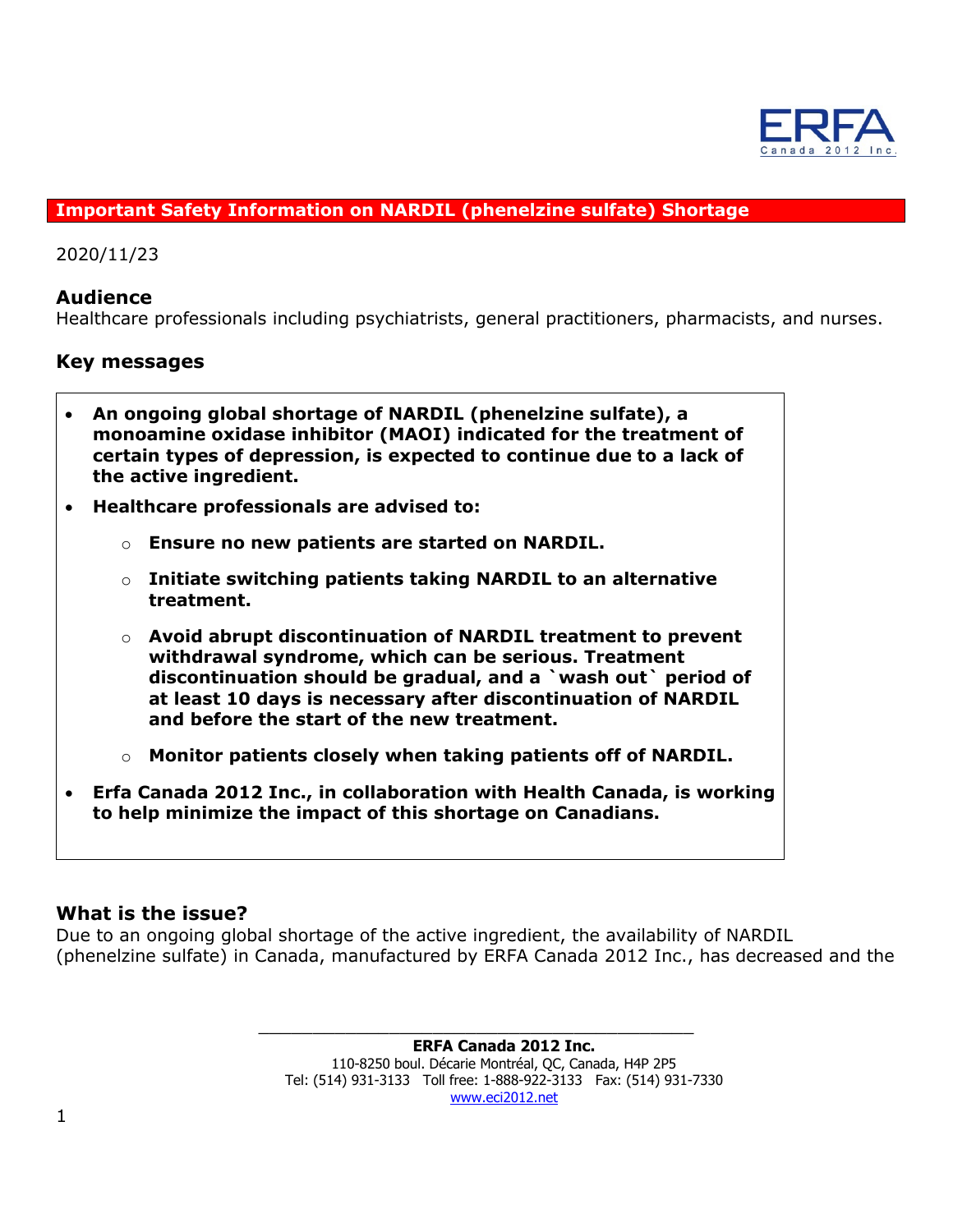

resupply date is unknown at this point.

Phenelzine is currently listed on the **[Tier 3 list](https://www.canada.ca/en/health-canada/services/drugs-health-products/compliance-enforcement/covid19-interim-order-drugs-medical-devices-special-foods/information-provisions-related-drugs-biocides/tier-3-shortages.html)** of shortages. Tier 3 shortages are those with the greatest impact on supply and drugs on this list are in high demand or currently in shortage. Health Canada works in collaboration with the provinces and territories, industry and stakeholders to mitigate the impact of Tier 3 shortages on patients and the health care system. Additional information and the latest updates regarding the shortage of NARDIL are available at: **[drugshortagescanada.ca](http://www.drugshortagescanada.ca/)**.

## **Products affected**

NARDIL, Phenelzine Sulfate Tablets USP, 15 mg DIN 00476552.

## **Background information**

NARDIL is a potent monoamine oxidase inhibitor (MAOI) indicated for the treatment of "atypical", "nonendogenous" or "neurotic" depression. NARDIL is indicated for patients who have failed to respond to other drugs more commonly used for these conditions.

Due to a global shortage, NARDIL has been on backorder since March 2020. In March 2020, ERFA Canada 2012 Inc. sent a backorder notification to Health Canada, and a letter to all Canadian pharmacies outlining the importance of informing NARDIL patients and their physicians about the actual shortage and advising them to consider switching to alternative treatments. On the  $24<sup>th</sup>$  of June 2020, ERFA Canada 2012 Inc. in coordination with Health Canada and other Canadian stakeholders, issued a Risk Communication outlining the recommendations for healthcare professionals to not start new patients on Nardil and to switch the existing patients to other alternative treatments. In its efforts to provide the treatment for Canadian patients, Health Canada has authorized Lupin Pharma to import and sell a generic phenelzine sulfate under the Interim Order. Lupin Pharma has recently informed they are unable to provide the supply of the generic version of Nardil and as a result there will remain an ongoing shortage of the product in Canada. Current shortage information is available at **[www.drugshortagescanada.ca](http://www.drugshortagescanada.ca/)**.

## **Information for consumers**

NARDIL (phenelzine sulfate) is used to treat depression where anxiety or fear is the main symptom and treatment with other drugs has failed.

There is a global shortage of NARDIL and based on current available information, the Canadian product manufacturer cannot guarantee a steady supply in the future. All patients who are treated with NARDIL should consult their healthcare professional as soon as possible in order to discuss alternative treatment options.

Before patients stop taking NARDIL, they need to talk to their healthcare professional. Patients should discuss with their healthcare professional how to safely discontinue NARDIL to minimize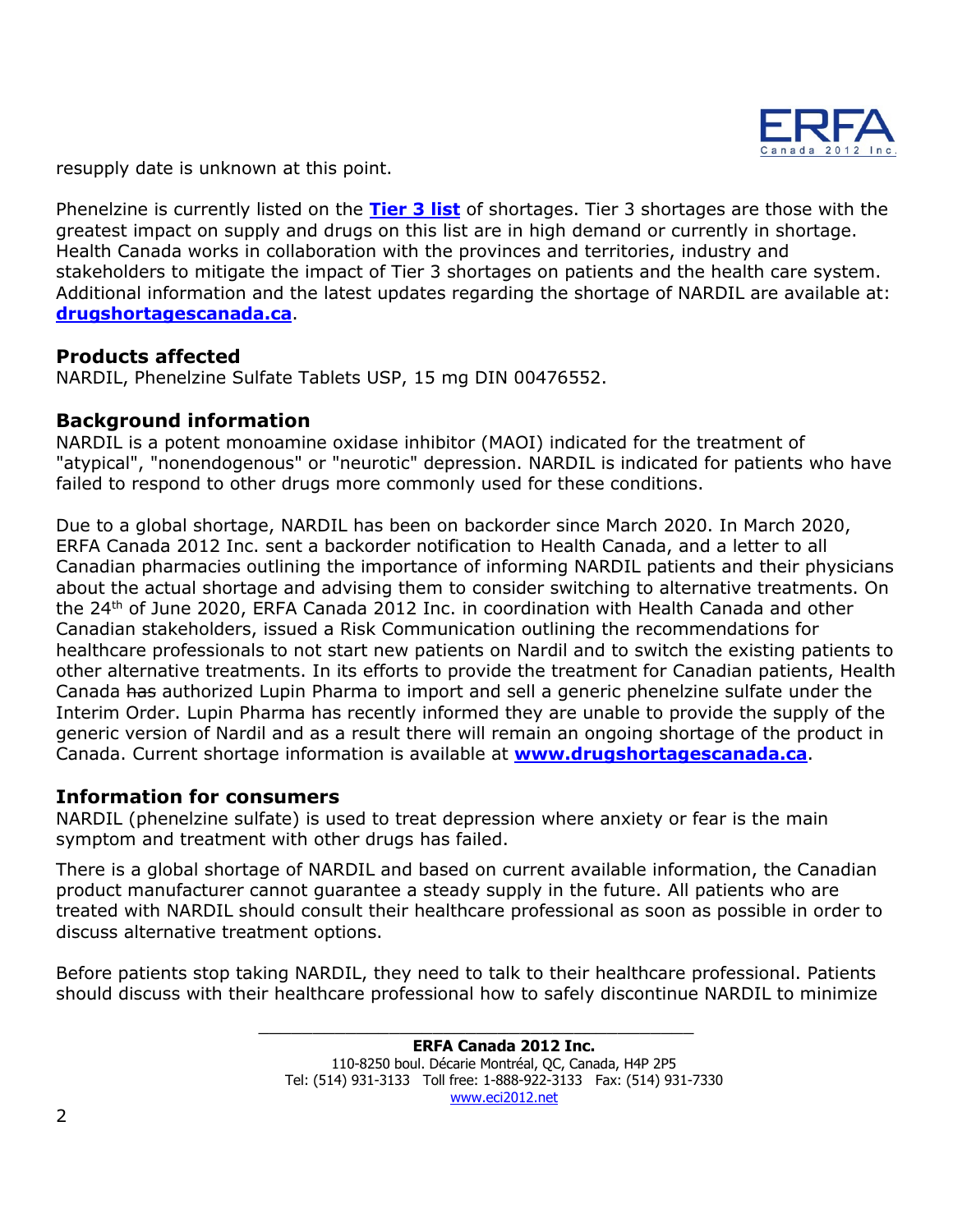

discontinuation symptoms and understand what symptoms require medical attention. Patients who suddenly stop taking NARDIL can experience serious side effects within one to three days including nightmares, agitation, psychosis (seeing or hearing things that are not there, or believing things which are not true) and convulsions.

Patients are advised to contact their health care professional and seek medical advice as soon as possible should they experience these side effects or an exacerbation of their underlying disease. Patients should also discuss any questions or concerns with their healthcare professional.

# **Information for healthcare professionals**

Abrupt withdrawal of NARDIL can be associated with an uncommon withdrawal syndrome. Signs and symptoms of this syndrome generally commence 24 to 72 hours after drug discontinuation and may range from vivid nightmares with agitation to frank psychosis and convulsions. This syndrome generally responds to reinstitution of low-dose NARDIL therapy followed by cautious downward titration and discontinuation.

Currently in Canada, there are two other MAOIs available for the treatment of major depressive disorder: Parnate (tranylcypromine) and Manerix (moclobemide). Tranylcypromine is the most similar antidepressant to NARDIL. They both are irreversible old generation MAOIs. Moclobemide is a newer generation and a reversible MAOI. Compared to NARDIL and tranylcypromine, moclobemide treatment has no diet restrictions.

Healthcare professionals are advised to:

- Ensure no new patients are started on NARDIL.
- Initiate switching patients taking NARDIL to an alternative treatment.
- Avoid abrupt discontinuation of NARDIL treatment to prevent withdrawal syndrome, which can be serious. NARDIL dose should be tapered off gradually for 3 to 5 weeks, and a 'wash out' period of at least 10 days is necessary after discontinuation of NARDIL and before the start of the new treatment.
- Monitor patients closely when taking patients off NARDIL.

# **Action taken by Health Canada**

Health Canada and health care system stakeholders are working with ERFA Canada 2012 Inc. to manage the supply disruption of NARDIL. Health Canada has communicated important safety information to healthcare professionals and Canadians via the [Recalls and Safety Alerts](https://healthycanadians.gc.ca/recall-alert-rappel-avis/index-eng.php)  [Database](https://healthycanadians.gc.ca/recall-alert-rappel-avis/index-eng.php) on the Healthy Canadians Web Site. ERFA Canada 2012 Inc. will also share this communication on our social media channels including LinkedIn and Twitter.